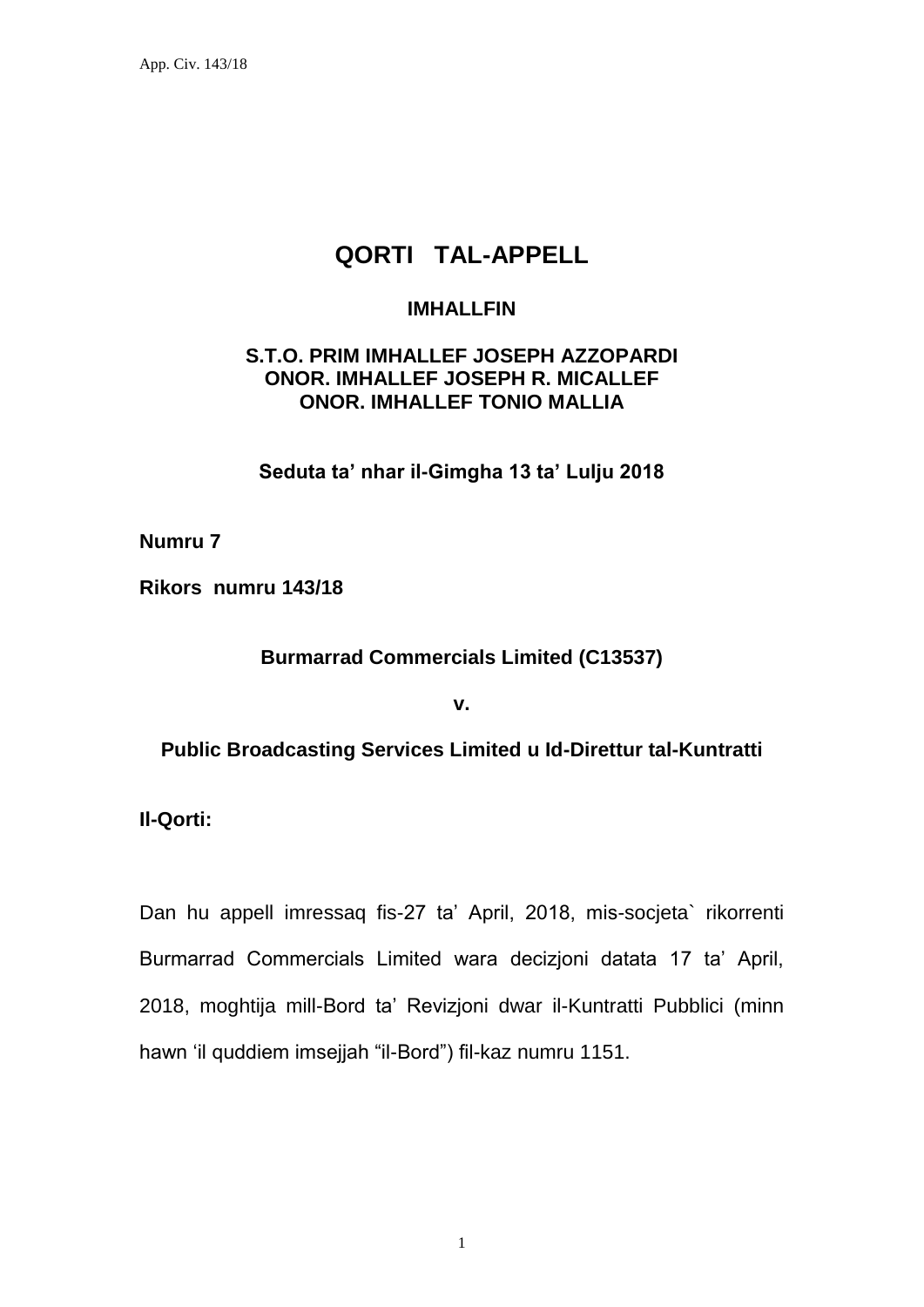App. Civ. 143/18

Dan il-kaz huwa marbut ma' ghoti ta' kuntratt mis-socjeta` Public Broadcasting Services Limited (il-PBS) lis-socjeta` rikorrenti ghal "*lease of various motor vehicles*". Ma kienx hemm sejha ghall-offerti valida qabel l-ghoti ta' dan il-kuntratt. Fid-19 ta' Frar, 2018, id-Direttur tal-Kuntratti hareg decizjoni taht ir-regolament 261(7) tar-Regolamenti dwar l-Akkwist Pubbliku, li biha gharraf lill-partijiet kontraenti li huwa qieghed ihassar numru ta' kuntratti dwar kiri ta' vetturi li saru bejniethom, u dan peress illi skont hu gew miksura diversi regolamenti applikabbli.

Fil-qosor ir-ragunijiet li wasslu lid-Direttur tal-Kuntratti jhassar dawn ilkuntratti kienu: (i) li s-sejhiet ghall-kwotazzjonijiet li pprecedew dawn ilkuntratti ma gewx imhabbra fuq il-pjattaforma tal-akkwist elettroniku tal-Gvern (ePPS); (ii) li fil-fajl tal-PBS ma nstabitx dokumentazzjoni dwar kif inhadem il-valur stmat ta' dawn il-kuntratti; (iii) il-PBS ma tatx taghrif dwar il-jedd ta' appell mid-decizjoni taghha li taghti dawn il-kuntratti lillappellanta; (iv) li l-akkwist gie artificjalment maqsum f'numru ta' kuntratti separat sabiex ma ssirx sejha pubblika ghall-offerti u sabiex ma jinharigx avviz fil-Gurnal Ufficjali tal-Unjoni Ewropea; u (v) li l-appellanta nghatat trattament preferenzjali billi bi ftehim mal-PBS hija thalliet tirrevedi l-prezzijiet originali taghha.

Is-socjeta` rikorrenti ressqet oggezzjoni quddiem l-imsemmi Bord li b'decizjoni tas-17 ta' April, 2018 cahad l-oggezzjonijiet imressqa u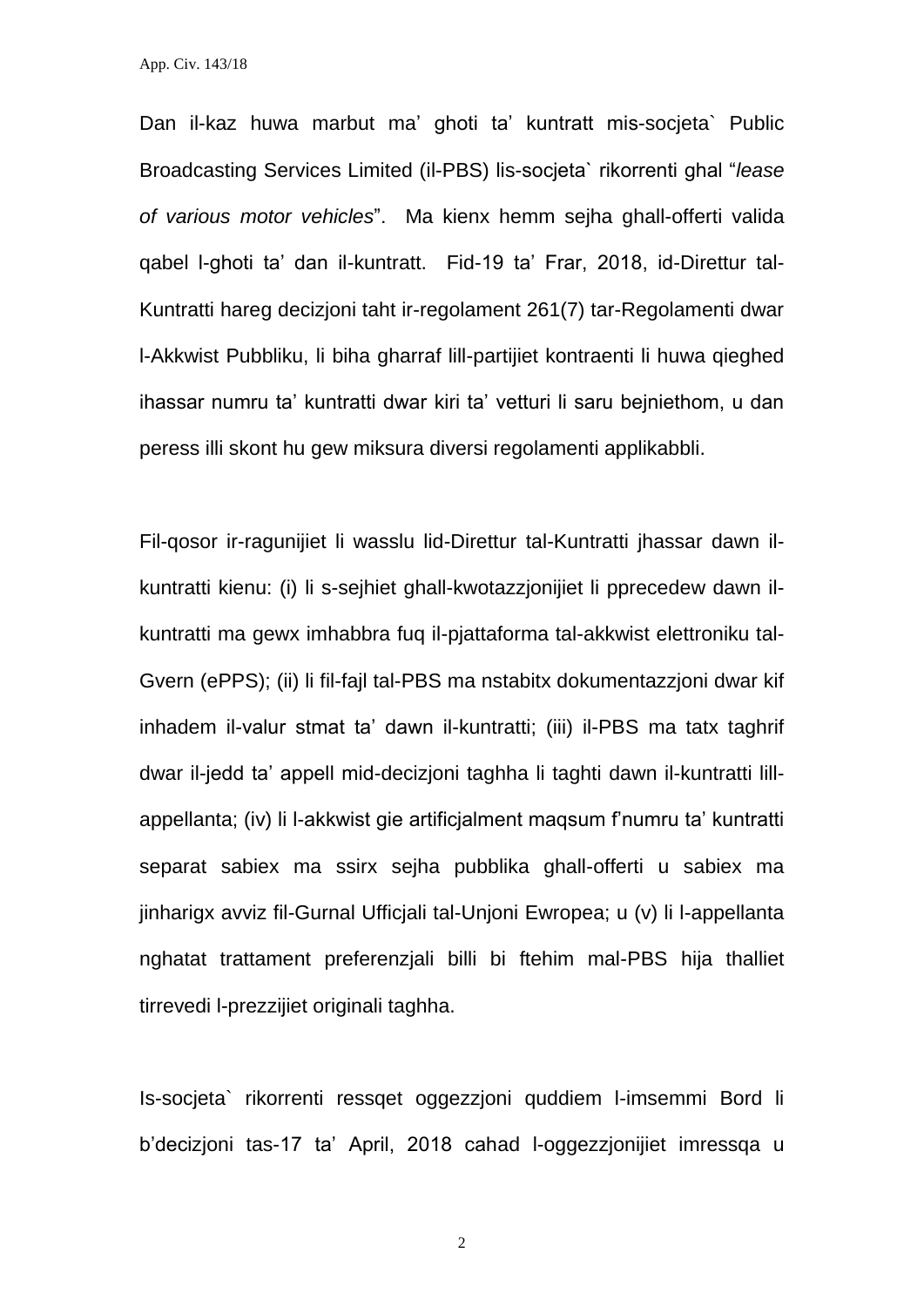kkonferma d-decizjoni li ha d-Direttur tal-Kuntratti. Id-decizjoni tal-Bord

hija s-segwenti:

"This Board,

"Having noted this Objection filed by Burmarrad Commercials Limited (hereinafter referred to as the Appellants) on 1 March 2018, refers to the contention made by the same with regards to the cancellation of the contract by the Director of Contracts, (hereinafter referred to as the Director), between the Appellants and the Public Broadcasting Services, (hereinafter referred to as the Contracting Authority), such contract relating to the leasing of various motor vehicles to the Public Broadcasting Services.

"Appearing for the Appellants: Dr Keith Borg

"Appearing for the Contracting Authority: Dr Mark Vassallo

"Apprearing for the Director of Contracts: Dr Franco Agius Dr Christopher Mizzi

"Whereby the Appellants contend that:

a) "They should not be held responsible if the contract to which they were a party to, was not in conformity with the Public Procurement Regulations. At the same instance, the Appellants insist that it was not their responsibility to ensure that the Contracting Authority conformed with such regulations;

b) "The Appellants strongly maintain that there was no collusion whatsoever with the Public Broadcasting Services Limited, to obtain the award of the call for quotation;

c) "In accordance with Article 960 of the Civil Code, the Appellants maintain that a contract cannot be cancelled unless there is an agreement between the parties thereto. In this regard, Burmarrad Commercials Limited consider even more so, the fact that a third party has no legal right to cancel a contract between two other parties to the same contract;

d) "The Appellants also contend that the Director of Contract's decision to cancel the contract was not legally correct, as such an action can only be taken through a court order and if any one party to the contract, does not honour his obligations thereto, so that the contract is still valid.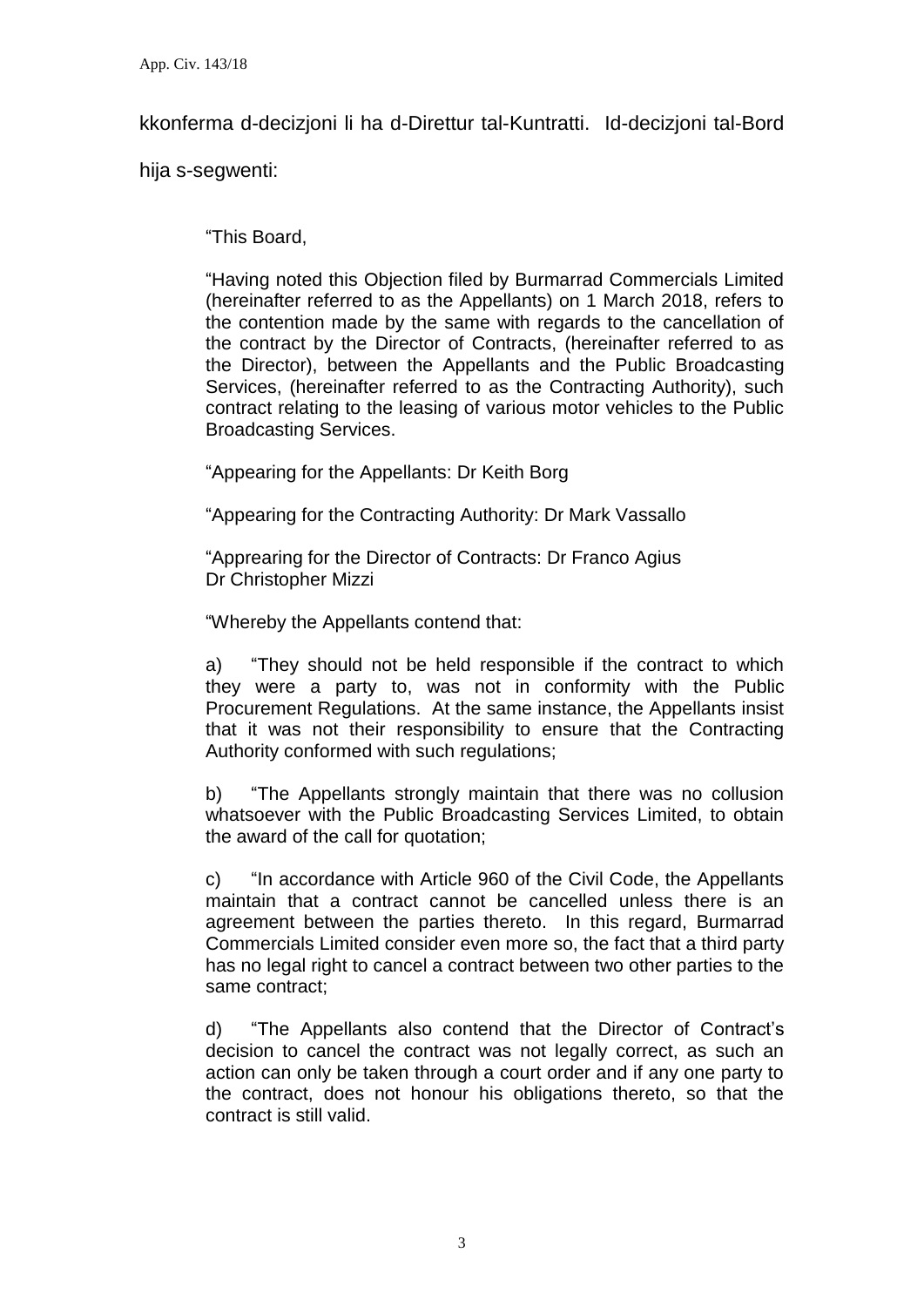"This Board also considered the Director of Contracts' "*Letter of Reply*" dated 14 March 2018 and its verbal submissions during the Public Hearing held on 3 April 2018, in that:

a) "The Director contends that the Appellants were obliged to be aware that such an award of the quotation was regulated by the Public Procurement Regulations and to this effect, they were also responsible and obliged to ensure that such regulations were adhered to by both parties to the contract;

b) "The Director maintains that the fact that the Appellants entered into a legal obligations whilst knowing that the regulations of the "*Public Procurement*" were violated, does in fact, lead to an acceptance by the Appellants of this violation;

c) "The Director of Contracts maintains that he had acted in accordance with the Contracting Authority and obligations bestowed upon him within the parameters of the "*Public Procurement Regulations*";

d) "The Director of Contracts insists that public procurement is regulated by the "*Public Procurement Regulations*" through which he has the authority to cancel such contracts due to specific circumstances.

"This same Board also considered the testimony of the witnesses namely:

1. "Mr Mario Gauci Junior, Director, Burmarrad Commercials Limited, duly summoned by the Appellants;

2. "Mr Edmund Tabone, Public Broadcasting Services, duly summoned by the Department of Contracts;

3. "Mr Anthony Cachia, Director General, Department of Contracts, duly summoned by the same Department.

"This Board also took notice of the following documents submitted by Burmarrad Commercials, which consisted of:

1. "Spreadsheet of Awards;

2. "Letter dated 6 December 2017 sent by the Director of Contracts to Burmarrad Commercials;

3. "Reply dated 7 December 2017 sent by Burmarrad Commercials to the Director of Contracts;

4. "Copies of e-mails between Burmarrad Commercials and the Public Broadcasting Services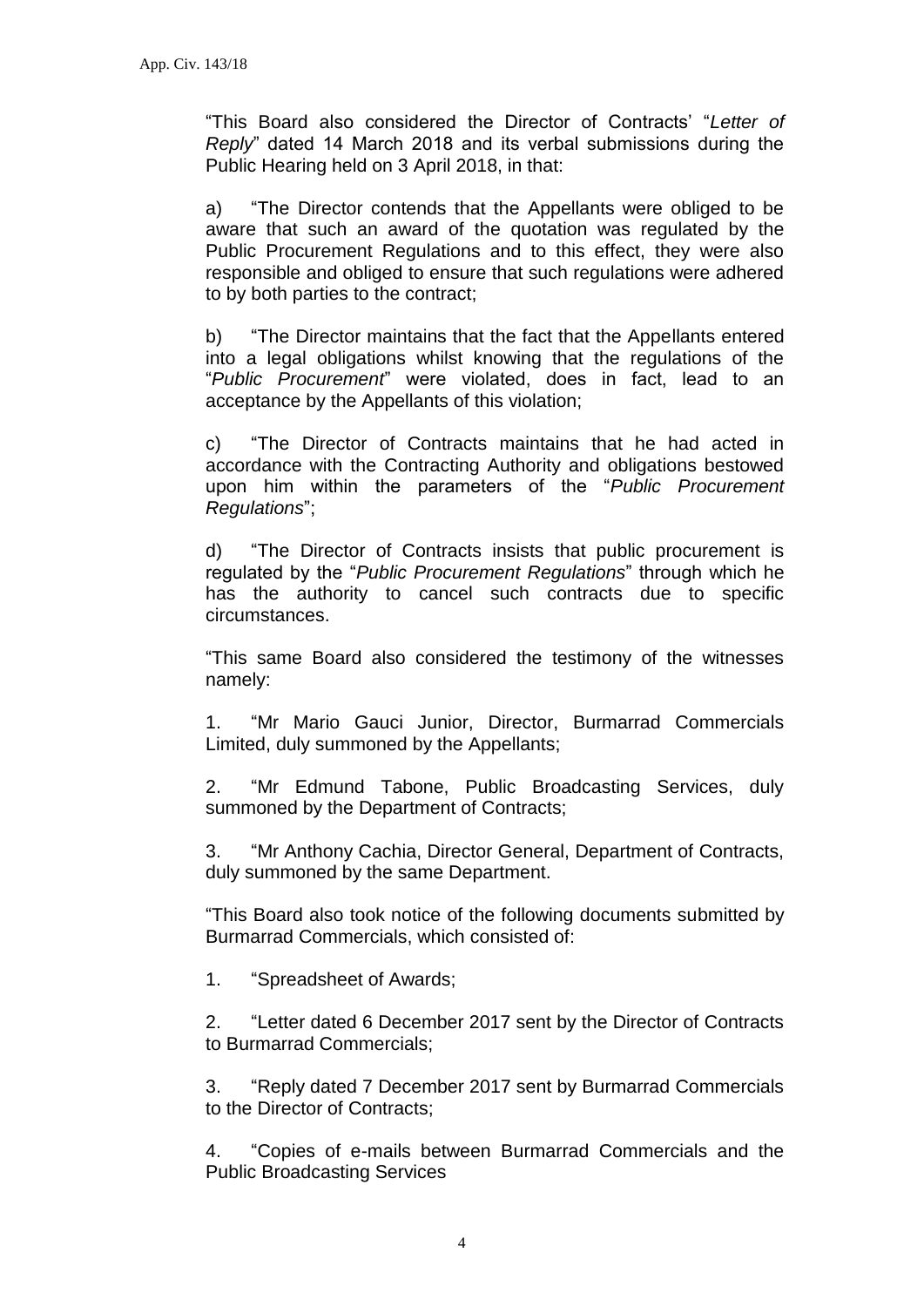"This Board, after having examined in detail the relevant documentation to this Appeal and heard submissions made by the parties concerned, including the testimony of the witnesses duly summoned, would respectfully point out that the jurisdiction of this Board is regulated by the Public Procurement Regulations and the grievances presented by Burmarrad Commercials Limited will be considered in their merit, within the parameters of such regulations.

1. "With regards to the Appellants' First Grievance, this Board would establish, without any reasonable doubt, that Burmarrad Commercials Limited were aware that they are entering into a commercial agreement with a Public Entity, and that the latter entities, in so far as procurement is concerned, are regulated by the "*Public Procurement Regulations*". In this regard, the Appellants' were also obliged to be fully aware of the fact that Public Entities had specific procedures as to how and when such entities can issue quotations.

"Quotations are issued so that the Public Entities, through an evaluation process conducted by competent members of the entity itself, will adjudicate as to the best and most advantageous offer received. Such a procedure is an established and mandatory norm and all economic operators are fully aware of it. In this particular case, this Board cannot credibly establish that the Appellants were not cognisant of this procedure and cannot justify a circumstance where Burmarrad Commercials Limited entered into a commercial agreement with a Public Entity, blindfold.

"In this particular case, this Board opines that both parties to the agreement had the obligations to ensure that the agreement falls within the authorised parameters of the legal framework of both the Contracting Authority and the Appellants' structure. In this respect, the onus falls on both parties to the contract and not solely on the Contracting Authority, to ensure that the latter entity had adhered to all the local regulations governing the same and that the proper procedure had been followed in the award of this contract.

"In this case, this Board would point out that ignorance of the law excuses nobody and such ignorance does not help or assist the lawbreaker that he did not know the regulations binding such contract which, eventually was entered into by the Appellants. In this regard, this Board justifiably opines that Burmarrad Commercials Limited were obliged to be fully aware that the Public Broadcasting Services was a Public Entity and as such, was regulated by the Public Procurement Regulations and in this respect, both parties had the obligations for the proper execution of this agreement.

"Burmarrad Commercials Limited's claim that they were not responsible for the Public Broadcasting Services' non-adherence to the latter's internal regulations is not to be considered as a credible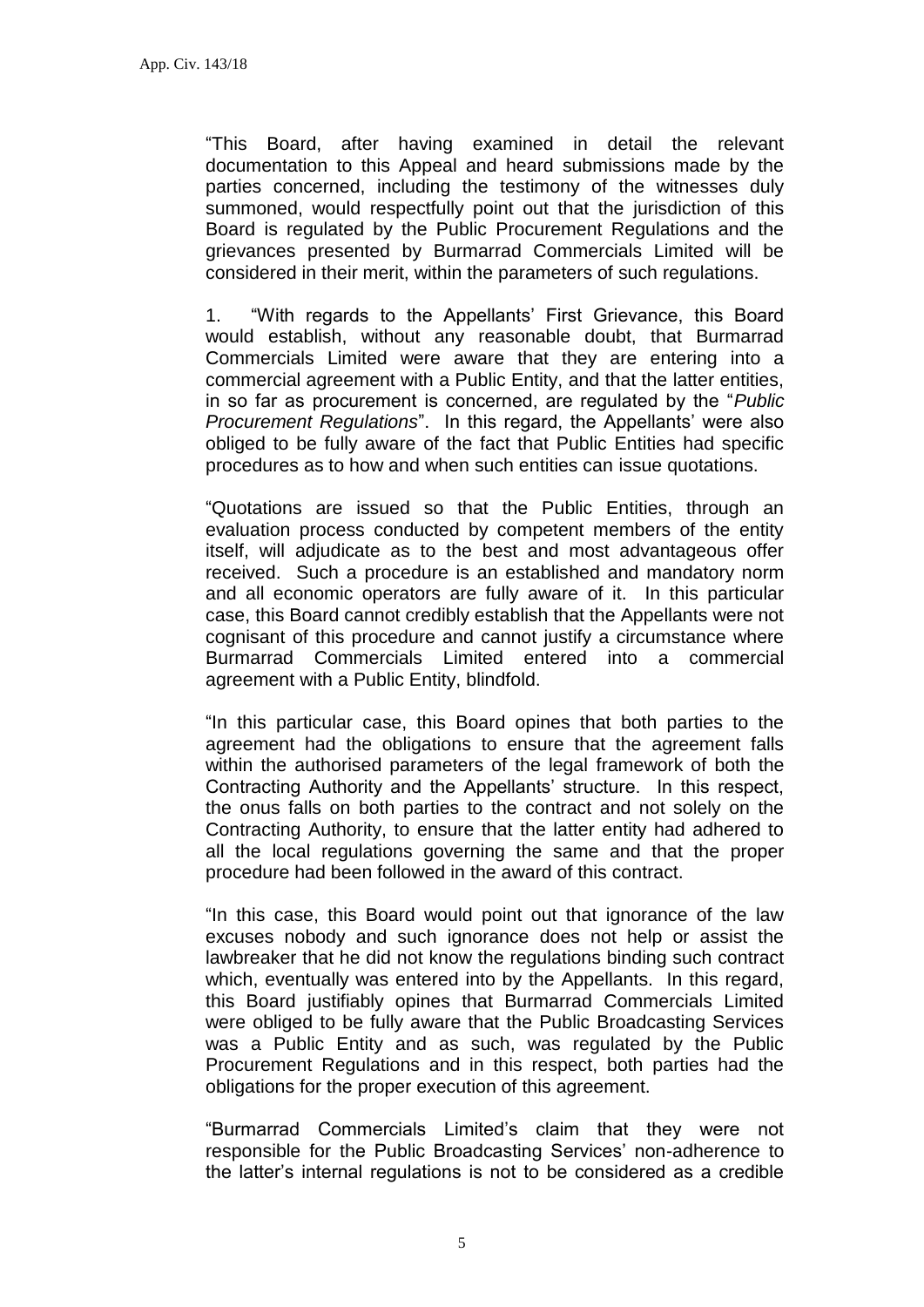excuse as the Appellants, being a party to the commercial agreement were also obliged to ensure that the other party to the contract has fulfilled his obligations in accordance within the parameters of his legal authorative framework. In this regard, this Board does not uphold the Appellants' First Contention.

2. "With regards to the Appellants' Second Grievance, this Board would justifiably point out that whoever makes an accusation must provide concrete evidence to justify that a violation of law or regulation has, in actual fact, been committed and in this regard, this Board will consider occurrences where it opines that regulations of the Public Procurement have been breached, as follows:

i) "As mandatorily dictated in the "*Public Procurement Regulations*", the particular call for quotations was not published using the Governments' e-tendering system;

ii) "In accordance with Article 28 (i) of the Public Procurement Regulations, the estimated value of a procurement must be established by including all ancillary components of a particular procurement. In this particular case, the Contracting Authority, for some unknown yet unjustifiable reason, divided the same procurement into thirteen separate contracts as follows:

"*Hence, if taken individually, the value of each contract is as follows:*

*a.* "*Contract Agreement – BRL 732 (€ 230 monthly for 96 Months) - € 22,080 b.* "*Contract Agreement – BRL 739 (€ 235 monthly for 96 Months) - € 32,160 c.* "*Contract Agreement – BRL 745 (€ 600 monthly for 96 Months) - € 57,600 d.* "*Contract Agreement – BRL 734 (€ 230 monthly for 96 Months) - € 22,080 e.* "*Contract Agreement – BRL 735 (€ 230 monthly for 96 Months) - € 22,080 f.* "*Contract Agreement – BRL 733 (€ 230 monthly for 96 Months) - € 22,080 g.* "*Contract Agreement – BRL 737 (€ 270 monthly for 96 Months) - € 25,920 h. Contract Agreement – BRL 740 (€ 335 monthly for 96 Months) - € 32,160 i.* "*Contract Agreement – BRL 742 (€ 315 monthly for 96 Months) - € 30,240 j.* "*Contract Agreement – BRL 741 (€ 335 monthly for 96 Months) - € 32,160 k.* "*Contract Agreement – BRL 738 (€ 315 monthly for 96 Months) - € 30,240 l.* "*Contract Agreement – BRL 743 (€ 490 monthly for 96 Months) – € 47,040 m.* "*Contract Agreement – BRL 726 (€ 230 monthly for 96 Months) - € 22,080*"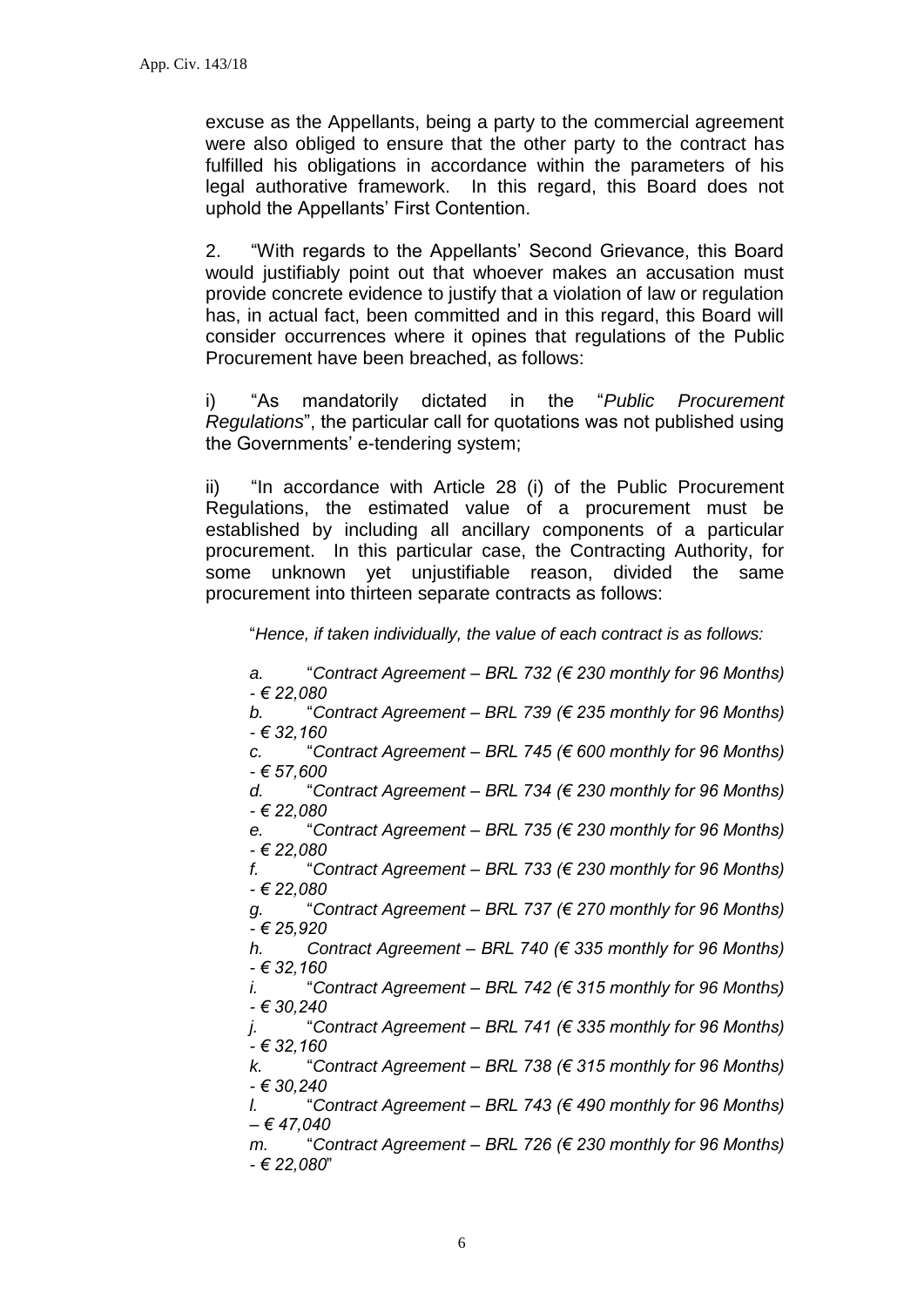"From the above schedule of contracts, this Board notes that some of the contracts entered into by Burmarrad Commercials Limited refer to the same model of vehicle for the same period of the lease. At the same instance, this same Board cannot comprehend as to why all the contracts were dated 12 June 2017 except for one dated 10 March 2017. From the above schedule, it can be easily deduced that the total value of this contract amounts to  $\epsilon$  375,840, so that a proper call for tenders should have been issued and in this regard, this Board would refer to an extract from the testimony made by Mr Edmund Tabone wherein he stated that:

"*Jiena mill-ewwel stressjajt il-punt li dan huwa element ta' Tender u li anke jrid jitla' Bord anke għax il-prassi tagħna qabel kienet hekk*."

"In this regard, this Board would respectfully refer to regulations 100 and 101 of the Public Procurement Regulations, wherein the procedure and values of Public Procurement are regulated. Such regulations form the basic principles as to how and when the calls for quotations and tenders are to be issued. In this particular case, the above regulations have all been breached and both parties to the agreement were obliged to be knowledgeable enough that such violations are illegal. This Board has credibly established that this procurement was split in an illogical and irregular manner, and yet with the knowledge and endorsement of both the Appellants and the Contracting Authority.

iii) "From the documentation presented, this Board notes that the Appellants were given the opportunity to revise their quotation, which is highly irregular, as this procurement is not subject to a negotiated procedure. In this regard, this Board would refer to an e-mail dated 1 December 2016 by Mr Mario Gauci Junior addressed to a number of PBS employees, stating:

"*It was a great pleasure meeting you this morning. As discussed please find attached the revised quotations for the leasing of a fleet of vehicles for PBS*"

"From the above e-mail, it is evidently clear that there was no commercial sense in splitting the Lease contract for the fleet into separate contracts and it was evident that the Appellants were asked by the Contracting Authority to change their original quotation. At the same instance, this Board was not presented with a schedule of quotations received for this procurement. In this regard, this Board is credibly convinced that the Appellants were fully aware of how this quotation was handled and at the same time, they were aware that they were given preferential treatment in revising their offer, which is highly irregular and breaches the Public Procurement Regulations.

"This Board justifiably established that the whole procedure of the award of this procurement was handled solely by the Chief Executive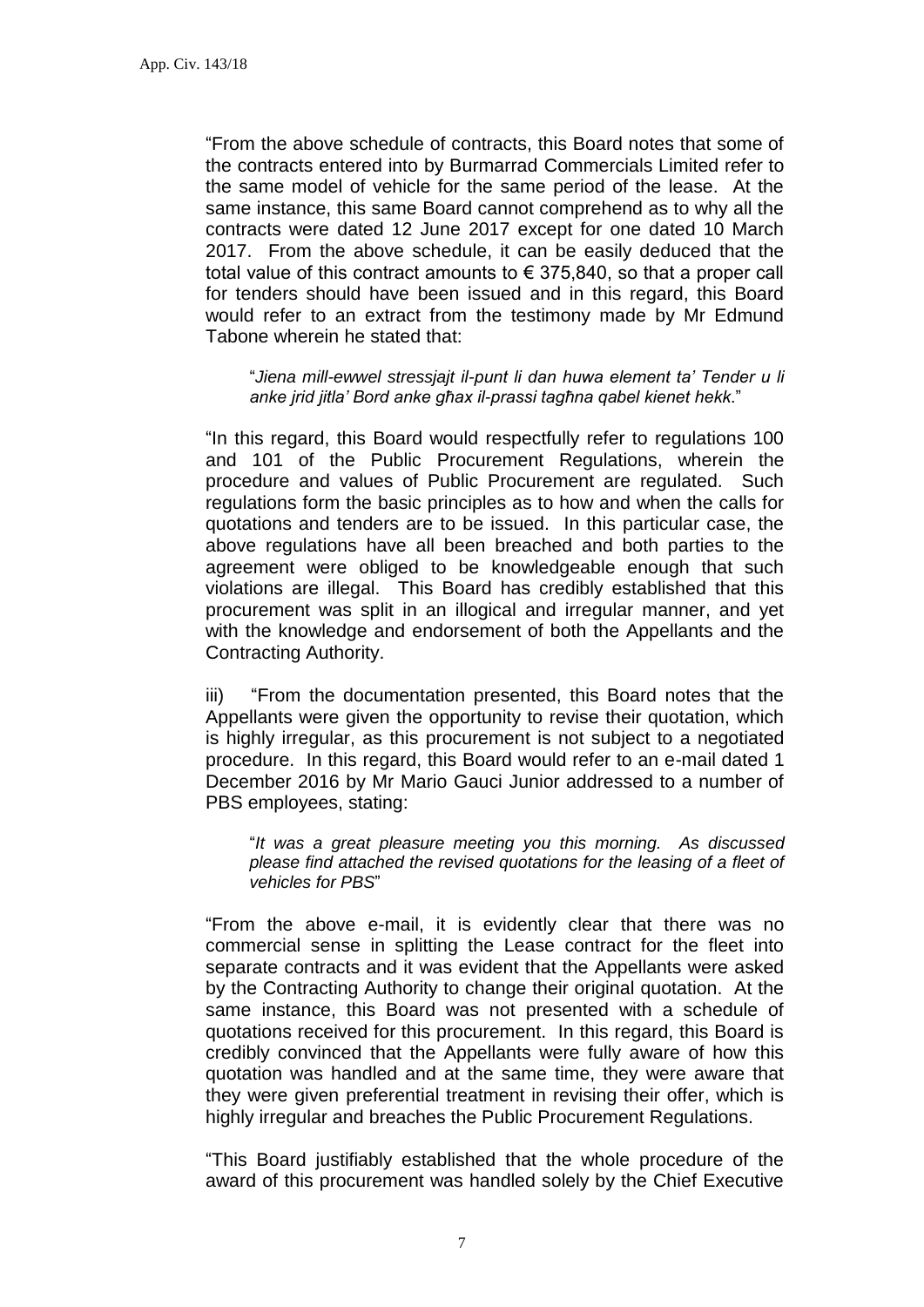Officer of the Public Broadcasting Services and not through an evaluation committee and in this respect this Board cannot ignore the testimony given by Mr Edmund Tabone, who stated that:

"*Is-Sur Bundy, fl-aħħar meeting ħareġ il-quotation ta' Burmarrad Commercials iffirmata minnu u ġiegħlna niffirmawha. Ninizzjaliżżawha. Jien iffirmajt under duress*"

"In this regard, this Board does not uphold Burmarrad Commercials Limited's Second Contention.

3. "With regards to the Appellant's Third and Fourth Contentions, this Board, as stated previously in these adjudications, will only consider the merits of these grievances within the parameters of the Public Procurement Regulations.

"With all due respect, Burmarrad Commercials Limited's claim that a contract can only be cancelled either by mutual agreement of both parties or by a court order, does not feature credibly in this particular case for the following reasons:

 "The commercial agreement is between an economic operator, (Burmarrad Commercials Limited) and a public entity, (Public Broadcasting Services Limited), the latter of which is governed by the Public Procurement Regulations. The latter regulations are regarded as special regulations pertaining to Public Procurement and same regulations provide the necessary authorisation of the Director of Contracts to cancel a contract under certain circumstances. At the same instance, it is established that the agreement entered into by the Appellants constitute a Public Procurement agreement so that the procedures to be adopted in the process of attaining the procurement must conform with the regulations related to Public Procurement.

"One has to acknowledge and appreciate that public funds represent taxpayers' contributions and the Government is in duty bound to safeguard and control such spending and at the same time, ensure that procurement is properly allocated and processed in a fair and transparent manner, hence the Public Procurement legislation provides the tools and guidelines through which such procurements are processed. At the same instance, the Director of Contracts may also implement corrective measures to regulate the Contracting Authorities who default from adhering to the procurement regulations. In fact, one of the duties is to report violations of the regulations in procurement procedures and take the necessary action and regulations 261 (7) specifically states that:

"*The Director has the right to issue a decision terminating any contract or agreement that could have been reached or signed with a contractor, if it transpires that the award of the contract has been made in breach of these regulations or else by discriminating between economic operators*"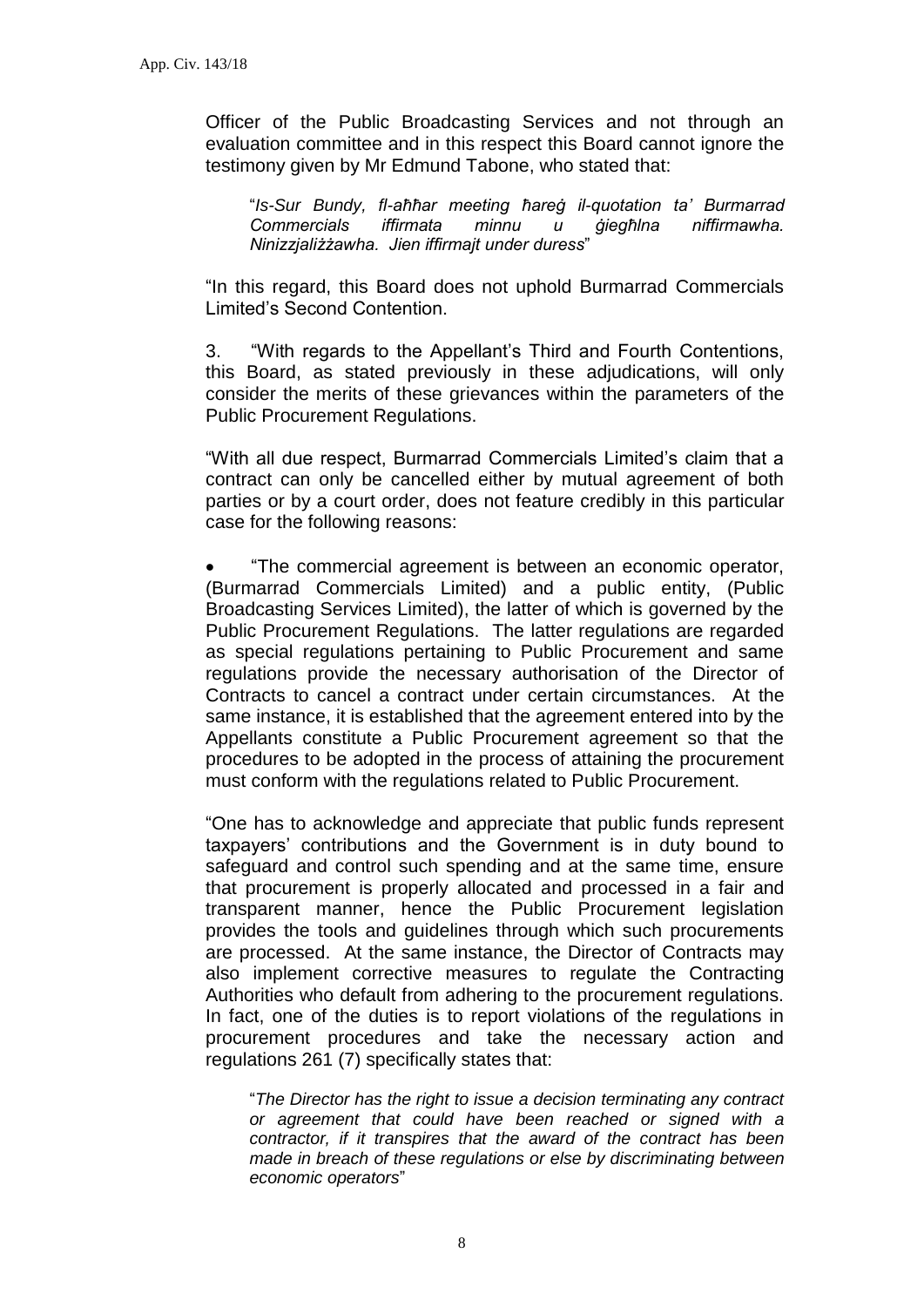"From the above regulations, it is an undisputable fact that the Director of Contracts has the right to cancel any contract if there appears to have occurred irregularities which in fact breach the Public Procurement Regulations and which, in the opinion of this Board, such an occurrence did in fact materialise for the following reasons:

"No proper call for a Tender was issued;

 "The value of the procurement was irregularly and illogically split into parts which misinterpreted the actual value of the contract and which, in the opinion of this Board, was done for no beneficial gain to the Contracting Authority;

 "No proper evaluation procedure was carried out and in fact no Evaluation Board was appointed to assess all the quotations received;

 "The Contracting Authority could not even present a schedule of offers;

"The Appellants were given the opportunity to revise their offer;

 "The Tendering and evaluation procedure was carried out by one and the same person;

 "The final endorsement for the award was enforced by the same person, who handled this call for quotation on members of the Authority without giving valid reasons as to why the Appellants' offer was chosen for award;

"In this respect, this Board justifiably establishes that the award process of this Procurement breached various regulations and such a process swayed completely away from such procurement regulations, in fact, this Board opines that this particular procurement provides the perfect example of a strict non-adherence to all the principles of transparent public procurement. In this respect, this Board does not uphold Appellants' third and fourth contentions.

"In view of the above, this Board,

i) "Upholds the Director of Contracts' decision to cancel the contract/agreement entered into between Burmarrad Commercials Limited and the Public Broadcasting Services for the leasing of vehicles;

ii) "Does not uphold the contentions made by Burmarrad Commercials Limited;

iii) "Recommends that the deposit paid by the Appellants should not be refunded;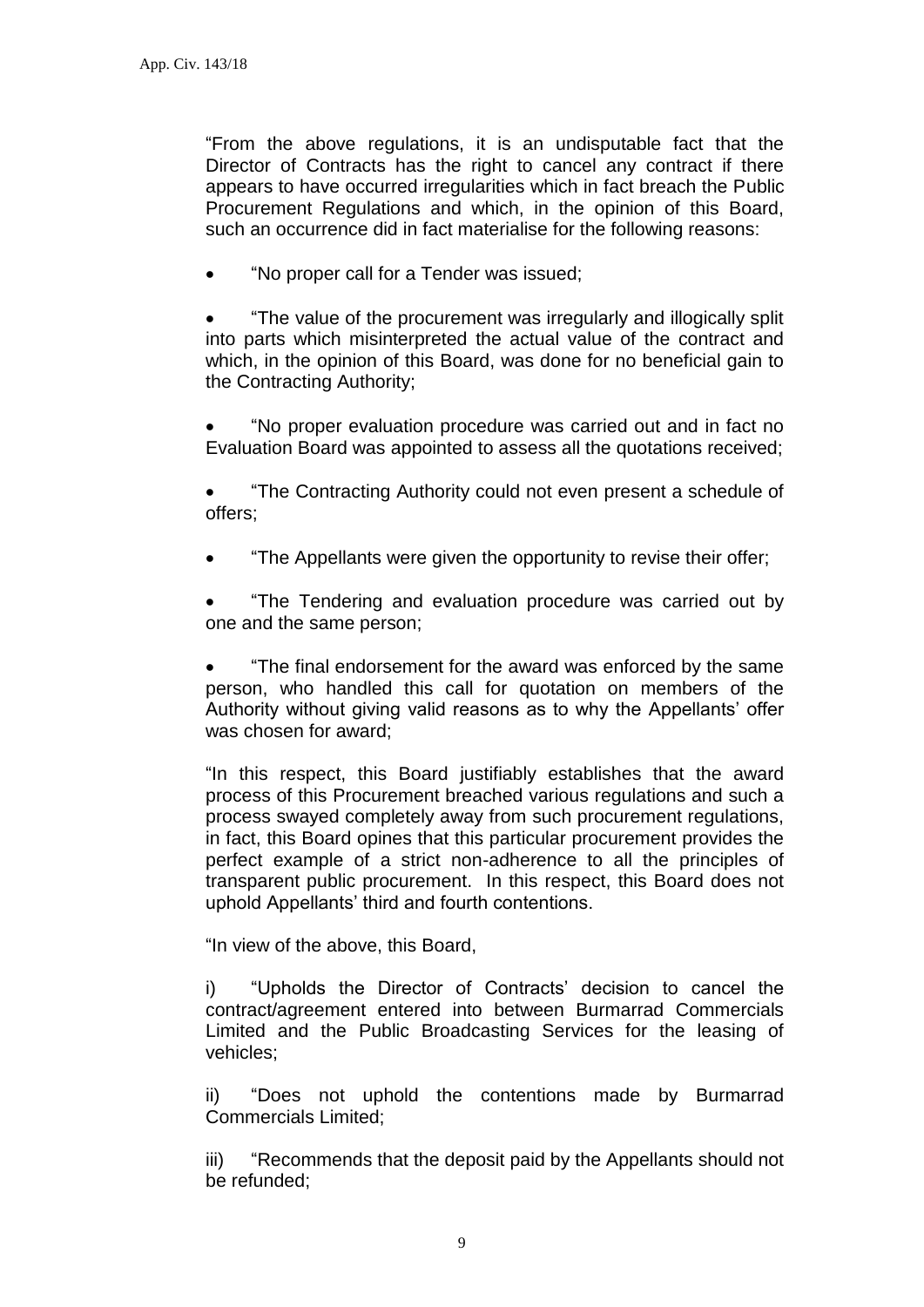iv) "In view of the fact, that this Board is convinced that there were irregularities in this Procurement Procedure, this same Board orders the Contracting Authority to carry out any necessary investigation into this award and take all the necessary legal action that would be deemed appropriate after such investigation".

Is-socjeta` Burmarrad Commercials Limited appellat mid-decizjoni li ha l-Bord ghal quddiem din il-Qorti u ressqet aggravju principali fis-sens li fil-fehma taghha hija ma kinitx tahti ghall-irregolaritajiet li setghu gew imwettqa mill-PBS u allura l-kuntratti ma kellhomx jithassru. Hija taqbel li, bhala fatt, kien hemm irregolaritajiet fit-tfassil tal-kuntratt.

Wara li semghet it-trattazzjoni tad-difensuri tal-partijiet u rat l-atti kollha tal-kawza u d-dokumenti esebiti, din il-Qorti sejra tghaddi ghas-sentenza taghha.

Ikkonsidrat:

Illi qabel xejn, tajjeb li jigi senjalat li s-socjeta` appellanta ma tikkontestax il-fatt li l-kuntratt in kwistjoni gew maghmula bi ksur ta' diversi regolamenti. Hi tissottometti illi nonostante dan, hija m'ghandhiex tbati l-konsegwenzi talli l-PBS ma segwietx il-ligi.

Din il-Qorti ma tistax taccetta din is-sottomissjoni. Kuntratt li jkun inghata bi ksur tal-ligi, ma jistax jibqa' fis-sehh, u jekk huwa illegali ebda Qorti ma tista' tippermetti li dan jibqa' in vigore qiesu xein m'hu xein.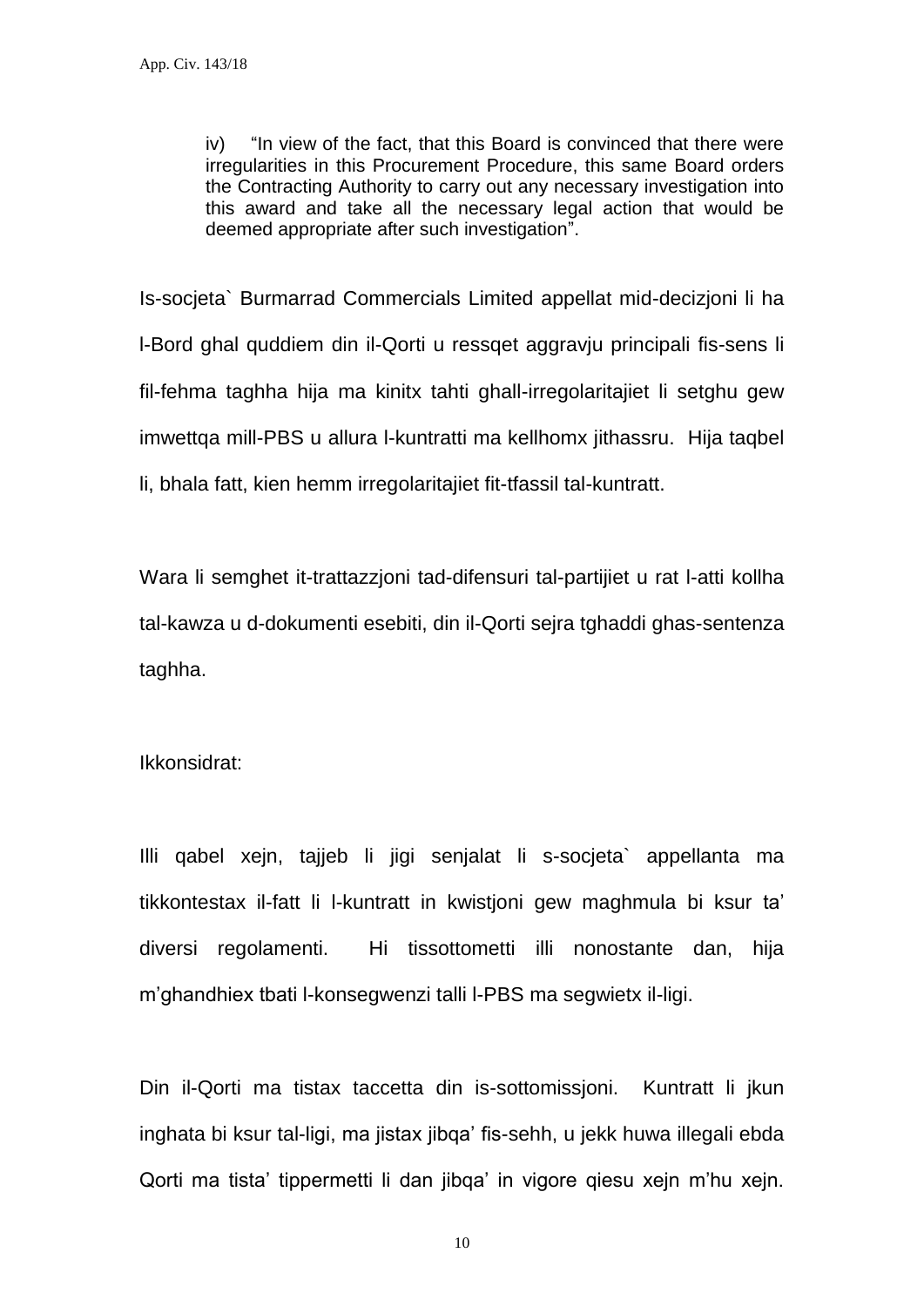Skont l-Artikolu 990 tal-Kodici Civili, kuntratt projbit mil-ligi jkollu kawza illecita, u kuntratt b'kawza illecita huwa null.

Kif qalet din il-Qorti, Sede Inferjuri, fil-kawza **Mizzi v. Debono** deciza fil-11 ta' Jannar, 2006, kwalunkwe haga li tkun projbita mil-ligi bhala oggett, il-kuntratt relattiv ikun "*invalidu ghax ikun nieqes minn wiehed mir-rekwiziti tieghu, u ma jkunx jista' jkollu effett*".

Is-socjeta` rikorrenti tghid hazin fl-appell taghha li r-Regolamenti dwar lakkwist pubbliku ma jghoddux ghaliha izda jghoddu biss lill-awtoritajiet kontraenti bhal ma hija l-PBS. Ir-regolamenti jghoddu ghall-akkwisti pubblici kollha li jsiru mill-Gvern ta' Malta (regolament 3). Jissokta jinghad li l-PBS hija mnizzla fost l-awtoritajiet kontraenti msemmija fillista tal-Ewwel Skeda tar-Regolamenti. Ghalhekk skont ir-regolament 16(1)(a), il-PBS hija marbuta li thares dawn ir-regolamenti fl-akkwisti taghha. Ifisser dan ukoll, li la s-socjeta` appellanti thajret li tiehu kuntratti ma' min huwa soggett ghal dawn ir-regoli, hija wkoll giet awtomatikament esposta ghal dawn ir-regoli.

Kien korrett ghalhekk il-Bord meta tenna fis-sentenza tieghu li s-socjeta` appellanti kienet marbuta li toqghod mar-Regolamenti dwar l-Akkwist Pubbliku ladarba hija kienet qegheda tiftiehem mal-PBS, li hija entita` pubblika. Tassew, la hi ghazlet li tidhol ghal kuntratt pubbliku, soggett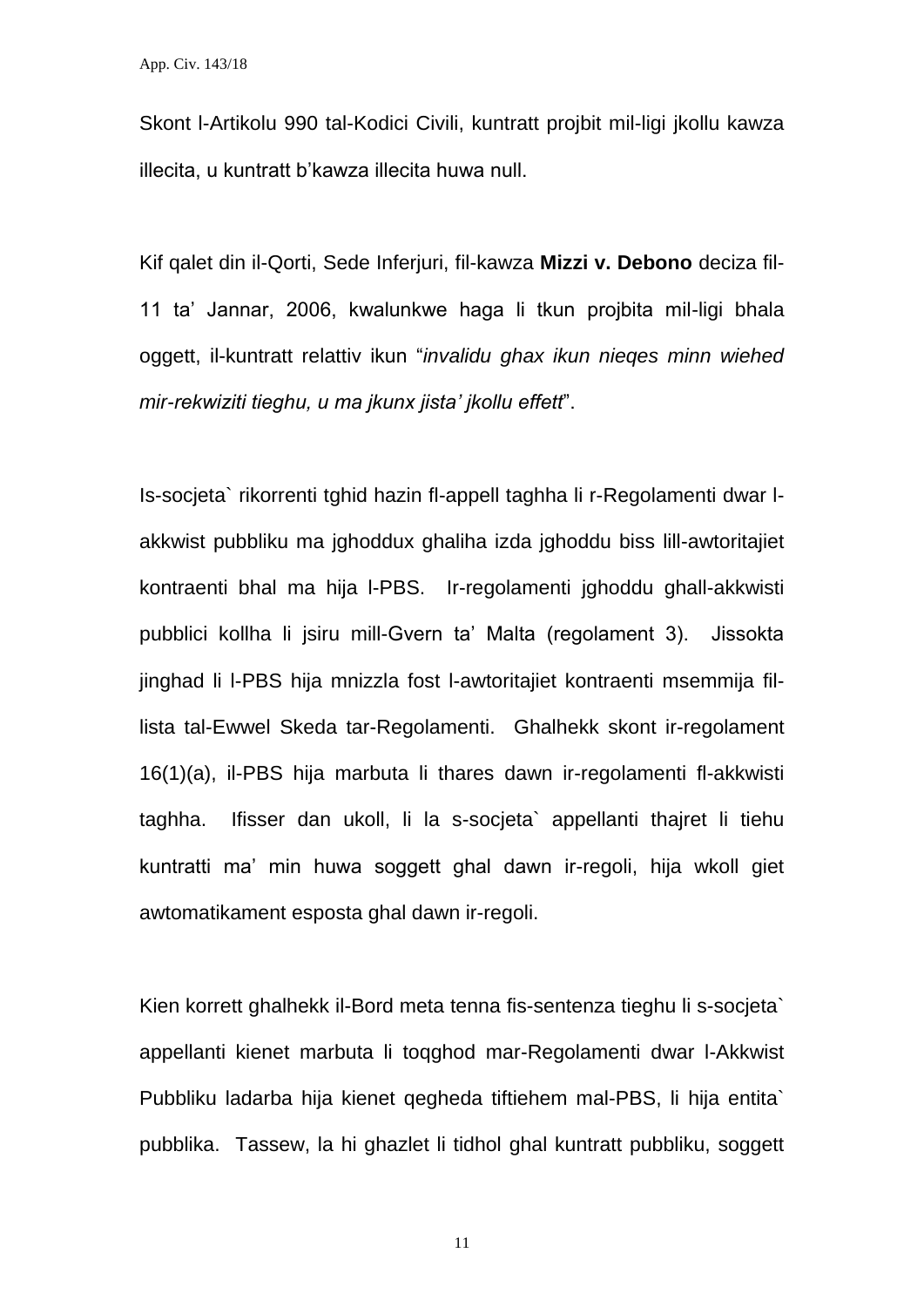App. Civ. 143/18

kif inhu ghal certu regolamenti, hija kellha tizgura li l-kuntratti moghtija lilha kienu konformi ma' dawn ir-regolamenti. F'dan is-sens ghalhekk largument tas-socjeta` appellanta li skont ir-regolament 16, hija lawtorita` kontraenti biss li hija marbuta li thares ir-regolamenti, ma tantx jista' jkun ta' wisq ghajnuna ghaliha.

Jekk kien hemm illegalita` din tghodd ghal kulhadd u mhux ghal parti wahda biss. Jigifieri jekk fil-kaz tallum il-kuntratti ffirmati bejn il-PBS u ssocjeta` appellanti kienu illegali, dawn kienu illegali ghat-tnejn li huma.

Xejn ma jiswa lis-socjeta` appellanta li tghid li hija ma kellhiex tort f'dak imwettaq mill-PBS. Dan ghaliex jekk il-PBS ma setghetx taghti dawk ilkuntratti skont il-ligi, u allura dan necessarjament ifisser li s-socjeta` appellanta wkoll ma setghetx tircievi dawk il-kuntratti.

Din il-Qorti lanqas ma tqis li s-socjeta` appellanta kienet in bona fede filprocess li wassal ghall-ghoti tal-kuntratti. Din il-Qorti hi perswaza li ssocjeta` appellanti kienet taf x'inhu jigri, l-aktar meta s-servizz li kienet hadet gie maqsum fuq numru ta' kuntratti minflok fuq kuntratt wiehed u meta, din is-socjeta` bi ftehim mal-PBS, kienet qegheda tbiddel ilprezzijiet originali, haga li ebda offerent ma jista' jithalla jaghmel. Anke l-fatt li s-sejha ghall-kwotazzjonijiet ma saritx fuq il-pjattaforma tal-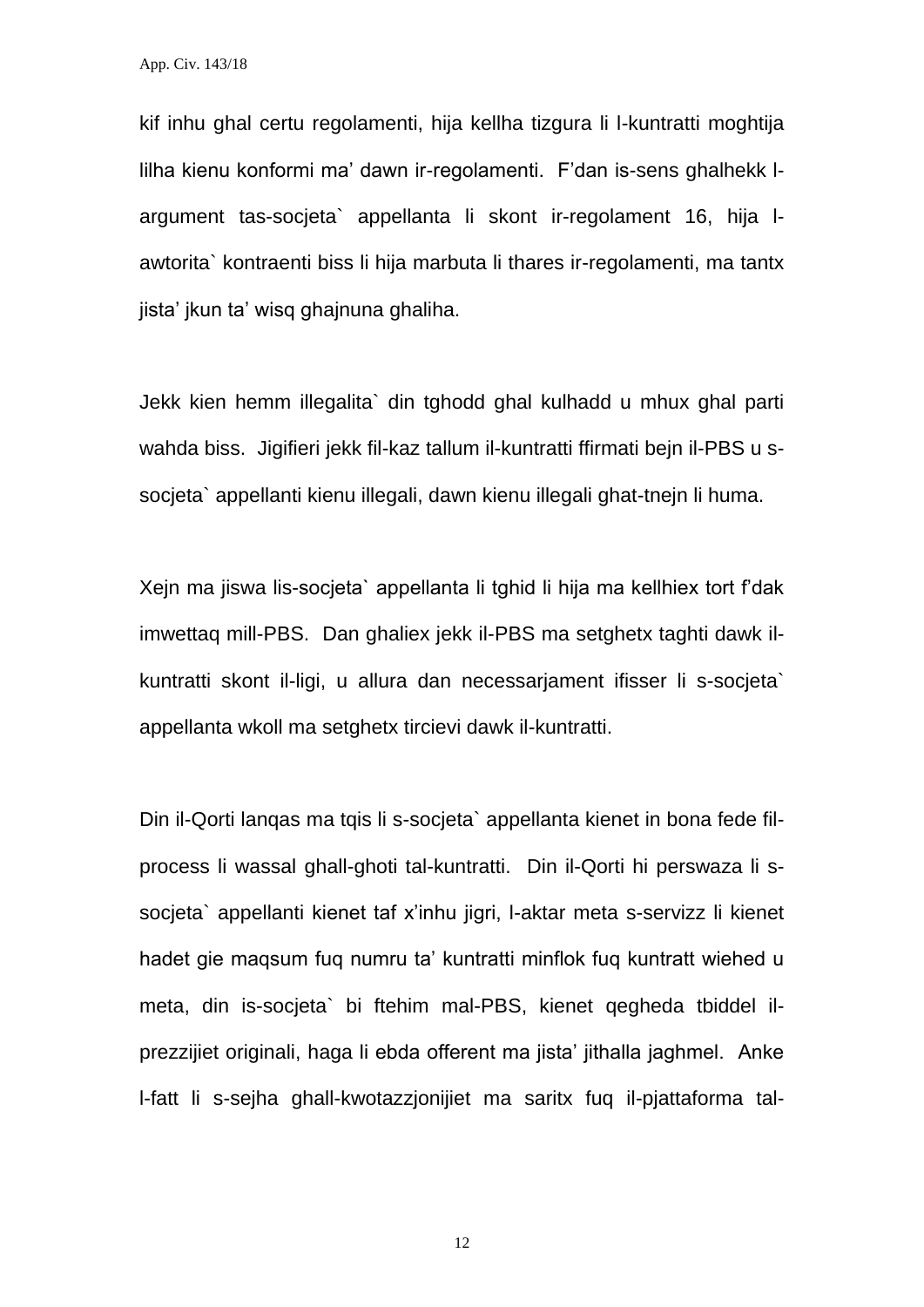akkwist elettroniku tal-Gvern kienet irregolari, u kellha tiftah ghajnejn issocjeta` appellanti li kienet qed issir xi haga kontra l-ligi.

Kuntrarjament ghal dak li ssottomettiet is-socjeta` appellanti, issitwazzjoni prezenti hija ben differenti ta' meta funzjonarju ta' kumpanija jiffirma kuntratt ghan-nom tal-kumpanija meta ma jkunx awtorizzat jaghmel dan. Hawn ghandna kaz, min-naha l-ohra, fejn funzjonarju tal-PBS iffirma kuntratt bi ksur tal-ligi, li hi materja li tipprexxindi mirrelazzjoni interna tal-funzjonarju u l-PBS.

Lanqas ma hu validu l-argument li darba li l-kuntratt gie ffirmat ma jistax jithassar jekk mhux bil-kunsens tal-partijiet kontraenti. Kif jghid l-Artikolu 992(1) tal-Kodici Civili, huma validi biss il-kuntratti "*maghmula skont illigi*", u mhux dawk li jsir bi ksur tal-ligi. Diga rajna li d-Direttur tal-Kuntratti, bis-sahha tal-imsemmi regolament 261(7), kellu s-setgha jhassar kull kuntratt jew ftehim li jkun sar ma' kuntrattur bi ksur tarregolamenti. Din mhux xi setgha jew diskrezzjoni insindikabbli, ghax filfatt, kif qed tipprova taghmel is-socjeta` appellanti, l-ezercizzju ta' dik issetgha tista' tigi attakkat quddiem il-Bord u din il-Qorti, u dan fuq aspetti kemm fattwali u kemm legali.

L-allegat pregudizzju li sofriet is-socjeta` appellanti meta l-kuntratt gie mhassar, huwa irrilevanti ghall-kwistjoni.